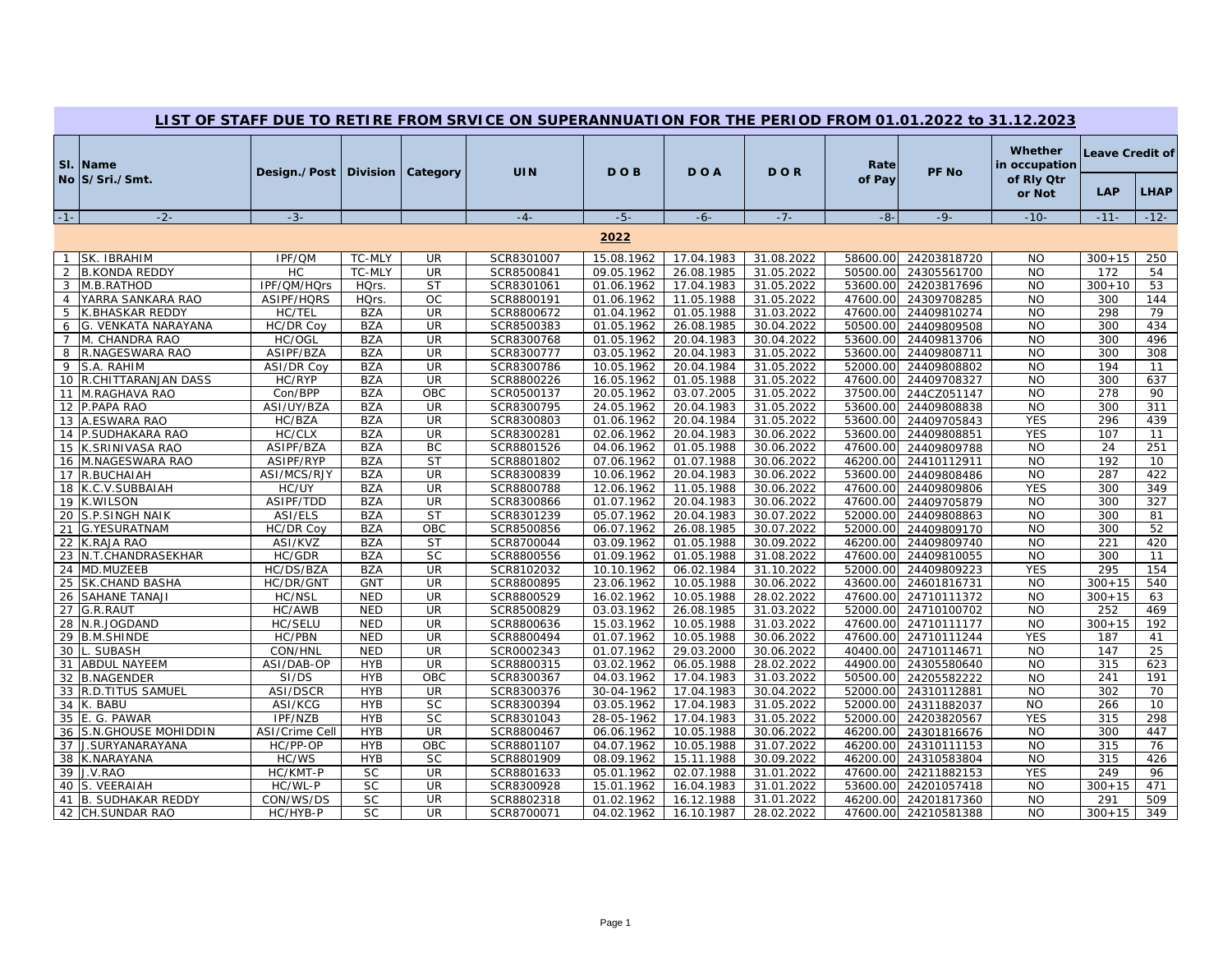|             | 43 B.JANARDHAN           | SIPF/KZJ-P         | <b>SC</b>   | <b>UR</b> | SCR8100216  | 10.02.1962 | 01.05.1981 | 28.02.2022 | 53600.00  | 24203816825          | <b>NO</b>  | $300 + 15$  | 552          |
|-------------|--------------------------|--------------------|-------------|-----------|-------------|------------|------------|------------|-----------|----------------------|------------|-------------|--------------|
|             | 44 MOHD, DAWOOD          | SIPF/CC-SC         | <b>SC</b>   | <b>UR</b> | SCR8300055  | 07.04.1962 | 17.04.1983 | 30.04.2022 | 52000.00  | 24210116266          | <b>YES</b> | 295         | 398          |
|             | 45 K. BUCHI REDDY        | HC/KZJ-P           | <b>SC</b>   | OBC       | SCR8300385  | 01.05.1962 | 17.04.1983 | 30.04.2022 | 53600.00  | 24203818196          | <b>NO</b>  | $300 + 15$  | 662          |
| 46          | SK. OSMAN                | HC/SC-P            | <b>SC</b>   | UR        | SCR8800823  | 10.05.1962 | 11.05.1988 | 31.05.2022 | 47600.00  | 24203818330          | <b>NO</b>  | $300 + 15$  | 56           |
|             | 47 P.V. RAMANA           | HC/SC-P            | <b>SC</b>   | UR        | SCR8801785  | 10.05.1962 | 06.07.1988 | 31.05.2022 | 47600.00  | 24107809505          | <b>YES</b> | $300 + 15$  | 88           |
|             | 48 V. NAGESWAR RAO       | HC/CG-SC           | <b>SC</b>   | BC        | SCR8300402  | 18.05.1962 | 17.04.1983 | 31.05.2022 | 53600.00  | 24203820622          | <b>NO</b>  | $300 + 15$  | 126          |
|             | 49 D. NAGA BABU          | HC/HYB-P           | <b>SC</b>   | <b>UR</b> | SCR8801419  | 02.06.1962 | 03.07.1988 | 30.06.2022 | 47600.00  | 24203818792          | <b>NO</b>  | 285         | 179          |
|             | 50 P. BHAGVANEKNATH RAO  | HC/SIB/BIDR        | <b>SC</b>   | UR        | SCR8800681  | 10.07.1962 | 10.05.1988 | 31.07.2022 | 47600.00  | 24210111270          | <b>NO</b>  | $300 + 4$   | 401          |
|             | 51 M.P.RAO               | HC/HYB-P           | <b>SC</b>   | UR        | SCR8801794  | 01.08.1962 | 10.07.1988 | 31.07.2022 | 47600.00  | 24203819024          | <b>NO</b>  | $300 + 15$  | 112          |
|             | 52 V. SUNDER RAO         | HC/DQM             | <b>SC</b>   | BC        | SCR8301203  | 08.08.1962 | 17.04.1983 | 31.08.2022 | 52000.00  | 24110614590          | <b>NO</b>  | $300 + 15$  | 431          |
|             | 53 B. SAMMAIAH           | HC/KZJ-P           | <b>SC</b>   | OBC       | SCR8101926  | 15.09.1962 | 07.12.1981 | 30.09.2022 | 53600.00  | 24211882580          | <b>NO</b>  | 30          | 20           |
|             | 54 K. YADAGIRI           | HC/RDM(MD)         | <b>SC</b>   | <b>UR</b> | SCR8300447  | 20.11.1962 | 17.04.1983 | 30.11.2022 | 52000.00  | 24211881999          | <b>NO</b>  | 200         | 45           |
|             | 55 P.RANGANATHAN         | CON/PAK            | GTL         | UR        | SCR1504298  | 28.02.1962 | 01.11.2014 | 28.02.2022 | 27600.00  | 15315C00229          | <b>NO</b>  | 139         | 14           |
|             | 56 B.ISSAC               | IPF/PS/GTI         | GTL         | <b>SC</b> | SCR8500099  | 15.03.1962 | 25.08.1985 | 31.03.2022 | 55200.00  | 24501816500          | <b>NO</b>  | $300 + 15$  | 264          |
|             | 57 KADIYALA MADHUSUDHAN  | SIPF/CTO           | GTL         | UR        | SCR8800431  | 01.04.1962 | 10.05.1988 | 31.03.2022 |           | 50500.00 24501817176 | <b>NO</b>  | $300 + 15$  | 445          |
|             | 58 V.LOKANADAM SHETTY    | <b>ASI/TPTY</b>    | GTL         | <b>UR</b> | SCR8101151  | 12.04.1962 | 01.05.1981 | 30.04.2022 |           | 53600.00 24505560524 | <b>NO</b>  | 297         | 50           |
|             | 59 NARUKURU THIRUPALAIAH | HC/YA              | GTL         | <b>SC</b> | SCR8808642  | 01.06.1962 | 01.07.1988 | 31.05.2022 | 47600.00  | 24503818445          | <b>NO</b>  | 195         | 10           |
| 60          | SHARANAPPA SHARABANNA    | HC/RC              | GTL         | SC        | SCR8300812  | 01.06.1962 | 20.04.1983 | 31.05.2022 | 52000.00  | 24507807879          | <b>NO</b>  | $\mathbf 0$ | $\mathbf 0$  |
|             | 61 LANKA RAVINDRA BABU   | CON./TPTY          | GTL         | <b>SC</b> | 01SF0800176 | 15.06.1962 | 02.04.2008 | 30.06.2022 | 35300.00  | 245CZ081720          | <b>NO</b>  | $300 + 15$  | 187          |
|             | 62 J.CHANDRASEKAR REDDY  | HC/TTH             | GTL         | <b>UR</b> | SCR8801179  | 01.07.1962 | 10.05.1988 | 30.06.2022 | 47600.00  | 24505580869          | <b>NO</b>  | 286         | 53           |
|             |                          |                    |             |           |             | 2023       |            |            |           |                      |            |             |              |
|             |                          |                    |             |           |             |            |            |            |           |                      |            |             |              |
|             | SANJAY SANKRITYANAN      | <b>IG-DIRECTOR</b> | Gazetted    | UR        | $- -$       | 08.08.1963 | 06.03.1989 | 31.08.2023 | 224100.00 | 24110631630          | <b>YES</b> | $300 + 9$   | 521          |
|             | 2 S. SAKIR HUSSAIN       | CT (COOK)          | TC-MLY      | <b>UR</b> | SCR8802283  | 25.05.1963 | 16.12.1988 | 31.05.2023 |           | 46200.00 24101817310 | <b>NO</b>  | 240         | 120          |
|             | 3 MD. ALAM KHAN          | HC                 | TC-MLY      | UR        | SCR8802202  | 20.08.1963 | 15.11.1988 | 31.08.2023 |           | 46200.00 24110584109 | <b>NO</b>  | 81          | 81           |
|             | 4 DAMERA YELIA           | ASIPF/HQRS         | HQrs.       | SC        | SCR8800298  | 04.03.1963 | 05.05.1988 | 31.03.2023 | 47600.00  | 24110111645          | <b>NO</b>  | 300         | 432          |
|             | 5 K.PRASAD               | ASIPF/ZSCR         | HQrs.       | SC        | SCR8300456  | 24.03.1963 | 17.04.1983 | 30.03.2023 | 52000.00  | 24201816056          | <b>NO</b>  | $\circ$     | $\mathbf{O}$ |
| 6           | <b>B.VISALAKSHMI</b>     | CH.OS              | HQrs.       | BC        |             | 01.05.1963 | 06.09.1985 | 30.04.2023 | 70000.00  | 24101816573          | <b>NO</b>  | $300 + 5$   | 145          |
| $7^{\circ}$ | <b>BANDARU RAVI</b>      | HC/HQRS            | <b>HQrs</b> | <b>SC</b> | SCR8800208  | 28.05.1963 | 01.05.1988 | 31.05.2023 | 47600.00  | 24309708261          | <b>NO</b>  | $300 + 5$   | 396          |
| 8           | S. RAMANAIAH             | OS                 | <b>HOrs</b> | <b>OC</b> |             | 04.06.1963 | 26.08.1985 | 30.06.2023 | 60400.00  | 24701011017          | <b>NO</b>  | $300 + 2$   | 176          |
|             | 9 G. MOHAN RAO           | SIPF/HQRS          | HQrs.       | OC        | SCR8800173  | 07.07.1963 | 01.05.1988 | 31.07.2023 | 47600.00  | 24309708273          | <b>NO</b>  | $300 + 5$   | 418          |
|             | 10 HAFEEZ KHAN           | SIPF/TTT           | <b>BZA</b>  | UR        | SCR8800235  | 14.01.1963 | 01.05.1988 | 31.01.2023 | 50500.00  | 24409809703          | <b>NO</b>  | 300         | 432          |
|             | 11 P.RAVINDRA KUMAR      | ASI/ASC/O          | <b>BZA</b>  | UR        | SCR8300884  | 15.01.1963 | 20.04.1983 | 31.01.2023 | 50500.00  | 24409705831          | <b>NO</b>  | 67          | 20           |
|             | 12 K.V.RAMANJANEYA REDDY | HC/BZA             | <b>BZA</b>  | <b>UR</b> | SCR8500875  | 28.01.1963 | 26.08.1985 | 31.01.2023 | 52000.00  | 24409809442          | <b>YES</b> | 288         | 202          |
|             | 13 S.CHINTAIAH           | SIPF/GDV           | <b>BZA</b>  | <b>SC</b> | SCR8301266  | 08.03.1963 | 20.04.1983 | 31.03.2023 | 49000.00  | 24409808437          | <b>YES</b> | 300         | 167          |
|             | 14 SK.JOHN BASHA         | <b>HC/DR Coy</b>   | <b>BZA</b>  | <b>UR</b> | SCR8800948  | 05.05.1963 | 01.05.1988 | 31.05.2023 | 47600.00  | 24409810020          | <b>NO</b>  | 300         | 282          |
|             | 15 M.ELISHA RAO          | HC/BZA             | <b>BZA</b>  | SC        | SCR8901958  | 24.05.1963 | 28.07.1989 | 31.05.2023 | 46200.00  | 24411882566          | <b>NO</b>  | 296         | 30           |
|             | 16 V.BRAHMAJI MOHAN RAO  | HC/RJY             | <b>BZA</b>  | <b>UR</b> | SCR8801116  | 04.06.1963 | 01.05.1988 | 30.06.2023 | 47600.00  | 24409809995          | <b>NO</b>  | 300         | 156          |
|             | 17 P.BABU RAO            | ASIPF/BTTR         | <b>BZA</b>  | <b>UR</b> | SCR8300893  | 26.06.1963 | 20.04.1983 | 30.06.2023 | 53600.00  | 24409808656          | <b>NO</b>  | 278         | 239          |
|             | 18 S.RAJU                | ASIPF/TEL          | <b>BZA</b>  | <b>SC</b> | SCR9500396  | 01.07.1963 | 14.12.1985 | 30.06.2023 | 42800.00  | 24210113277          | <b>NO</b>  | 300         | 280          |
|             | 19 D.MEENAN              | HC/RJY             | <b>BZA</b>  | UR        | SCR8800761  | 29.07.1963 | 01.05.1988 | 31.07.2023 | 47600.00  | 24409810237          | <b>NO</b>  | 37          | 41           |
|             | 20 B.ANANDA RAO          | HC/AKP             | <b>BZA</b>  | <b>SC</b> | SCR0600079  | 05.08.1963 | 18.04.1996 | 31.08.2023 | 41600.00  | 24410597300          | <b>NO</b>  | 295         | 197          |
| 21          | <b>B.SIDDAIAH</b>        | HC/MCS/RJY         | <b>BZA</b>  | <b>UR</b> | SCR8901967  | 01.09.1963 | 20.07.1989 | 31.08.2023 | 46200.00  | 24409810651          | <b>NO</b>  | 300         | 20           |
| 22          | R.NAGESWARA RAO          | HC/BZA             | <b>BZA</b>  | UR        | SCR8800351  | 17.09.1963 | 06.05.1988 | 30.09.2023 | 47600.00  | 24403818226          | <b>NO</b>  | 233         | 246          |
|             | 23 I.RAJA BABU           | HC/NLR             | <b>BZA</b>  | UR        | SCR8500401  | 10.12.1963 | 26.08.1985 | 31.12.2023 | 52000.00  | 24401011080          | <b>NO</b>  | 300         | 552          |
|             | 24 B. MATHAIAH           | HC/GNT-P           | <b>GNT</b>  | <b>SC</b> | SCR9501651  | 04.02.1963 | 14.12.1995 | 28.02.2023 | 42800.00  | 24611880491          | <b>NO</b>  | 232         | 10           |
|             | 25 CH.NAGESWARA RAO      | SIPF/DW/GNT        | <b>GNT</b>  | UR        | SCR8500606  | 30.07.1963 | 26.08.1985 | 31.07.2023 | 52000.00  | 24609809284          | <b>NO</b>  | $300 + 5$   | 88           |
|             | 26 SHINDE PANDIT         | CON/DRM-OP         | <b>NED</b>  | UR        | CR0605016   | 02.01.1963 | 26.09.2006 | 31.01.2023 | 37500.00  | 247AZ061004          | <b>NO</b>  | 99          | 53           |
| 27          | SK. AZIZ AHAMED          | SIPF/SIB/AWB       | <b>NED</b>  | UR        | SCR8800449  | 17.04.1963 | 10.05.1988 | 30.04.2023 | 50500.00  | 24710111190          | <b>NO</b>  | $300 + 15$  | 335          |
|             | 28 N.P.KASHID            | HC/Jalna           | <b>NED</b>  | UR        | SCR8800966  | 27.05.1963 | 10.05.1988 | 31.05.2023 | 47600.00  | 24710111165          | <b>NO</b>  | 300         | 511          |
| 29          | <b>WARADE BHAGWAN</b>    | ASIPF/AWB          | <b>NED</b>  | UR        | SCR8801054  | 02.06.1963 | 10.05.1988 | 30.06.2023 | 47600.00  | 24710111360          | <b>YES</b> | 188         | 54           |
|             | 30 A.L.BHAWALE           | ASIPF/GNH          | <b>NED</b>  | UR        | SCR8500642  | 10.06.1963 | 26.08.1985 | 30.06.2023 |           | 52000.00 24710110112 | <b>NO</b>  | 278         | 559          |